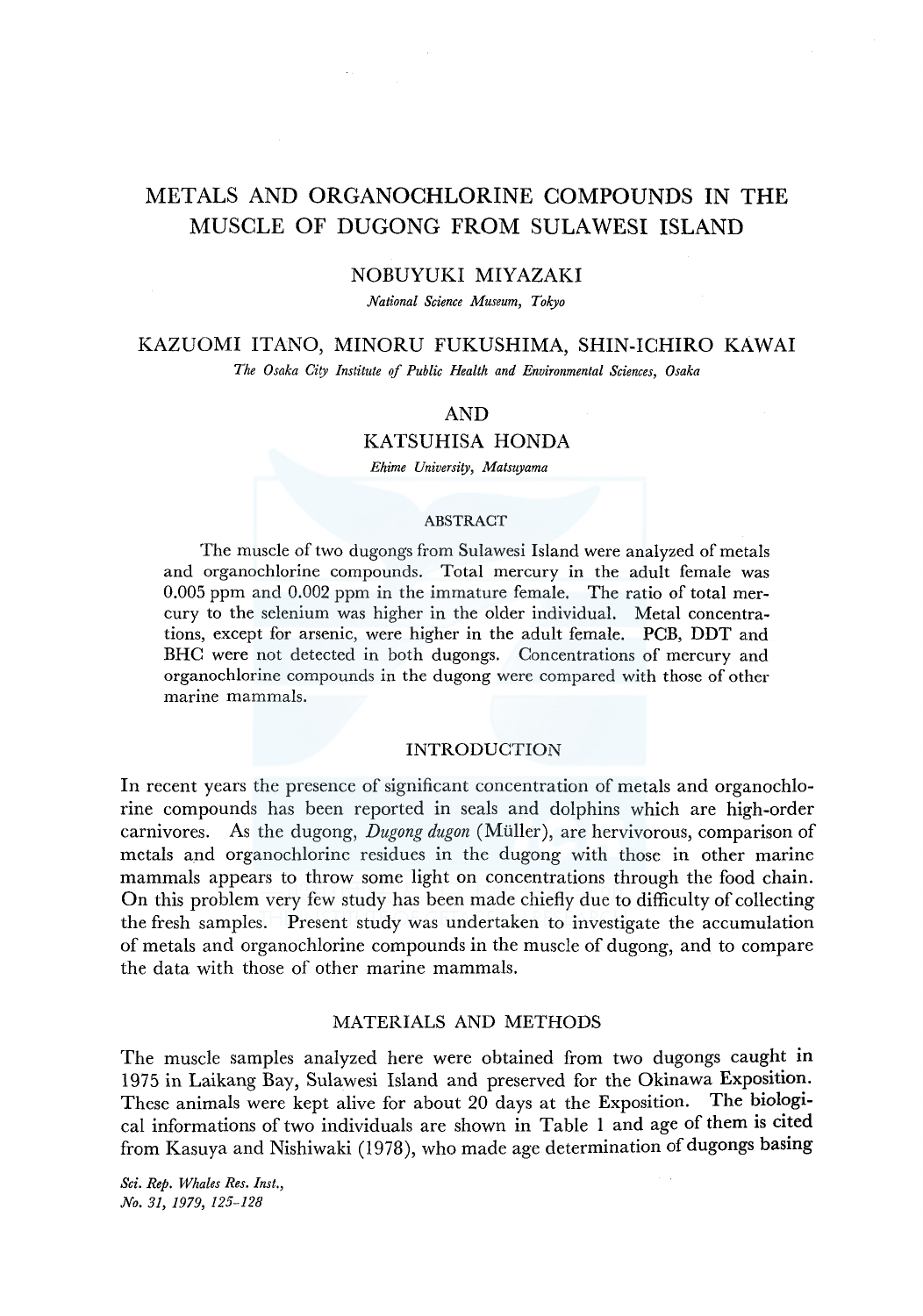#### 126 MIYAZAKI, ET AL.

on the dentinal growth layers in the larger tusk. Samples (about 2 kilogram per individual) were kept frozen to about  $-20^{\circ}$ C after death until the analyses in 1979. In order to protect against dryness they were glazed twice during cold storage by Dr T. Kasuya. All substance data described here were expressed in wet weight basis.

*Mercury:* Total mercury was determined directly by a semiautomated flameless atomic absorption spectrophotometer (Itano *et al.,* 1977).

*Methylmercury:* Methylmercury was analyzed by the gas chromatographic method based on the procedure of Westöö (1967).

| Specimen<br>No. | Captured<br>Date | Death<br>Captured<br>Place<br>Date            |  | Death<br><b>Sex</b><br>Place |  | Body<br>Length Maturity Age*<br>(c <sub>m</sub> ) |     |          |    |
|-----------------|------------------|-----------------------------------------------|--|------------------------------|--|---------------------------------------------------|-----|----------|----|
| RRM001          |                  | 25 July, '75 Sulawesi Is. 20 Oct. '75 Okinawa |  |                              |  | Female                                            | 254 | Adult    | 18 |
| RRM002          |                  | 26 Aug. '75 Sulawesi Is. 21 Oct. '75 Okinawa  |  |                              |  | Female                                            | 204 | Immature |    |
|                 |                  | * cited from Kasuya and Nishiwaki (1978).     |  |                              |  |                                                   |     |          |    |

TABLE 1. LIST OF MATERIALS

*Arsenic, selenium and other metals:* Arsenic, selenium and other metals were determined using silver diethyldithiocarbamate method, a fluorometric spectrophotometer (Itano *et al.*, 1977) and an atomic absorption spectrometer, respectively. *Organochlorine compounds:* Muscle was ground with anhydrous sodium sulfate, and extracted by blending with n-hexane. The extracted fat was removed by florisil dry column method. Then the sample was cleaned up by silicagel column chromatography and determined by GC-ECD.

#### TABLE 2. CONCENTRATIONS OF TOTAL MERCURY, METHYLMERCURY AND SELENIUM IN THE MUSCLE OF DUGONGS

| Specimen      | Total mercury | Methylmercury | Selenium | Total mercury |  |
|---------------|---------------|---------------|----------|---------------|--|
| No.           | ppm           | ppm           | ppm      | Selenium      |  |
| <b>RRM001</b> | 0.005         | 0.004         | 0.087    | 0.057         |  |
| <b>RRM002</b> | 0.002         | ND            | 0.074    | 0.027         |  |

The tissue weights used for the determination of total mercury, methylmercury and selenium were 0.2 g, 10 g and 3 g, respectively.

RESULTS AND DISCUSSION

Concentrations of total mercury, methylmercury and selenium in the muscle of two dugongs are shown in Table 2. This Table indicates that total mercury concentrations in the adult female (RRMOOl) was 2.5 times as much as that in the immature female (RRM002). As the values of total mercury in dugongs were rather close to 0.001 ppm of the detectable limit of this method, these data might be not adequate for a strict analysis. However, it can be definitely said that contamination by mercury in the dugong is lower than that of grey, harbour, hood and harp seals (Sergeant and Armstrong 1973), harbour porpoise (Gaskin *et al.,* 1972), striped

> *Sci. Rep. Whales Res. Inst., No. 31, 1979*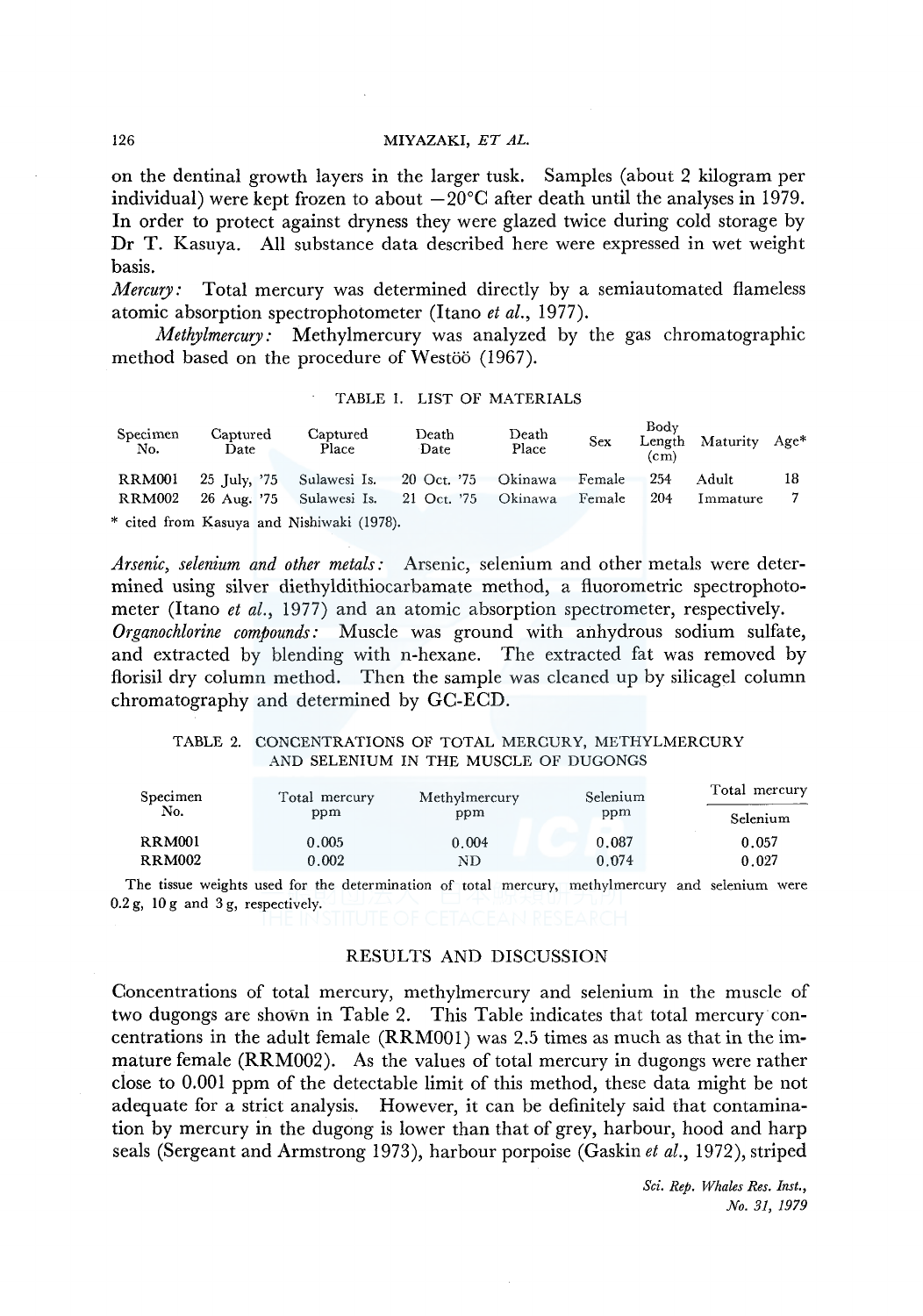dolphin, spotted dolphin, short-finned pilot whale, bottlenose dolphin and finless porpoise (Arima and Nagakura 1979). Concentration of methylmercury of the adult individual was  $0.004$  ppm and that of the immature was lower than  $0.001$  ppm of the detectable limit of this method. Ratio of total mercury to selenium in two dugongs was conspicuously lower than that in the ringed seal (Kari and Kauranen 1978), striped dolphin, spotted dolphin, short-finned pilot whale, bottlenose dolphin and finless porpoise (Arima and Nagakura 1979).

Concentrations of nine metals are shown in Table 3. Metal concentration, except for arsenic, were higher in the older individual. On the contrary arsenic showed higher concentration in the immature individual. Denton (personal communication) also obtained the similar result on the North Queensland dugong whose tissue concentrations of metals varied with the age.

TABLE 3. METAL CONCENTRATIONS IN THE MUSCLE OF DUGONGS IN PPM

| Specimen<br>No.                                                                                        | Fe          | Mn    | Zn   | Cu   | Рb   | Ni   | Co    | Cd    | As    |
|--------------------------------------------------------------------------------------------------------|-------------|-------|------|------|------|------|-------|-------|-------|
| <b>RRM001</b>                                                                                          | <b>32.0</b> | 0.094 | 29.5 | 0.97 | 0.25 | 1.25 | 0.043 | 0.120 | 0.015 |
| <b>RRM002</b>                                                                                          | 18.0        | 0.031 | 14.8 | 0.74 | 0.20 | 0.55 | 0.040 | 0.031 | 0.050 |
| The tissue weights used for the determination of arsenic and the other elements were $20g$ and $10g$ , |             |       |      |      |      |      |       |       |       |
| respectively.                                                                                          |             |       |      |      |      |      |       |       |       |

Fat contents in the muscle of the adult female and the immature were 0.084% and 0.065%, respectively. These were remarkably lower than those of harbour seal, ranging 0.45 to 5.80% (Gaskin *et al.,* 1973). Since the organochlorine compounds are expected to be most concentrated in the fat of animal tissues, fat was extracted from a large amount of muscle  $(240 \text{ g})$  for the analyses. However, PCB, DDT and BHC were not detected. The detectable limits of PCB, *a-BHC,*  ,8-BHC, r-BHC, p, *P'-DDE,* p, *P'-DDD* and p, *P'-DDT* were 0.001, 0.0005, 0.001, 0.001, 0.0001, 0.001 and 0.001 ppm, respectively. The concentration of organochlorine compounds in the dugong might be extremely lower than in harbour seal (Gaskin *et al.,* 1973). Heinsohn and Brich (1972) reported that stomach contents of dugongs were almost exclusively sea grasses and no animal matter was found. Marine mammals accumulate various pollutants from their environment mostly through food unlike fihes which concentrate pollutants through both food and water. Therefore it is concluded that the difference in contamination by mercury and organochlorine compounds between dugongs and other marine carnivorous mammals is mainly due to the difference of their food.

#### ACKNOWLEDGMENTS

The present specimens were collected by Dr T. Kasuya of Ocean Research Institute of Tokyo University through the cooperation of the Okinawa Aquarium of the Okinawa Ocean Exposition and Professor M. Nishiwaki of University of the Ryukyus. Professors M. Nishiwaki and T. Fujiyama of University of Ryukyus, and Professor R. Tatsukawa of Ehime University are acknowledged for their kind

*Sci. Rep. Whales Res. Inst., No. 31, 1979*